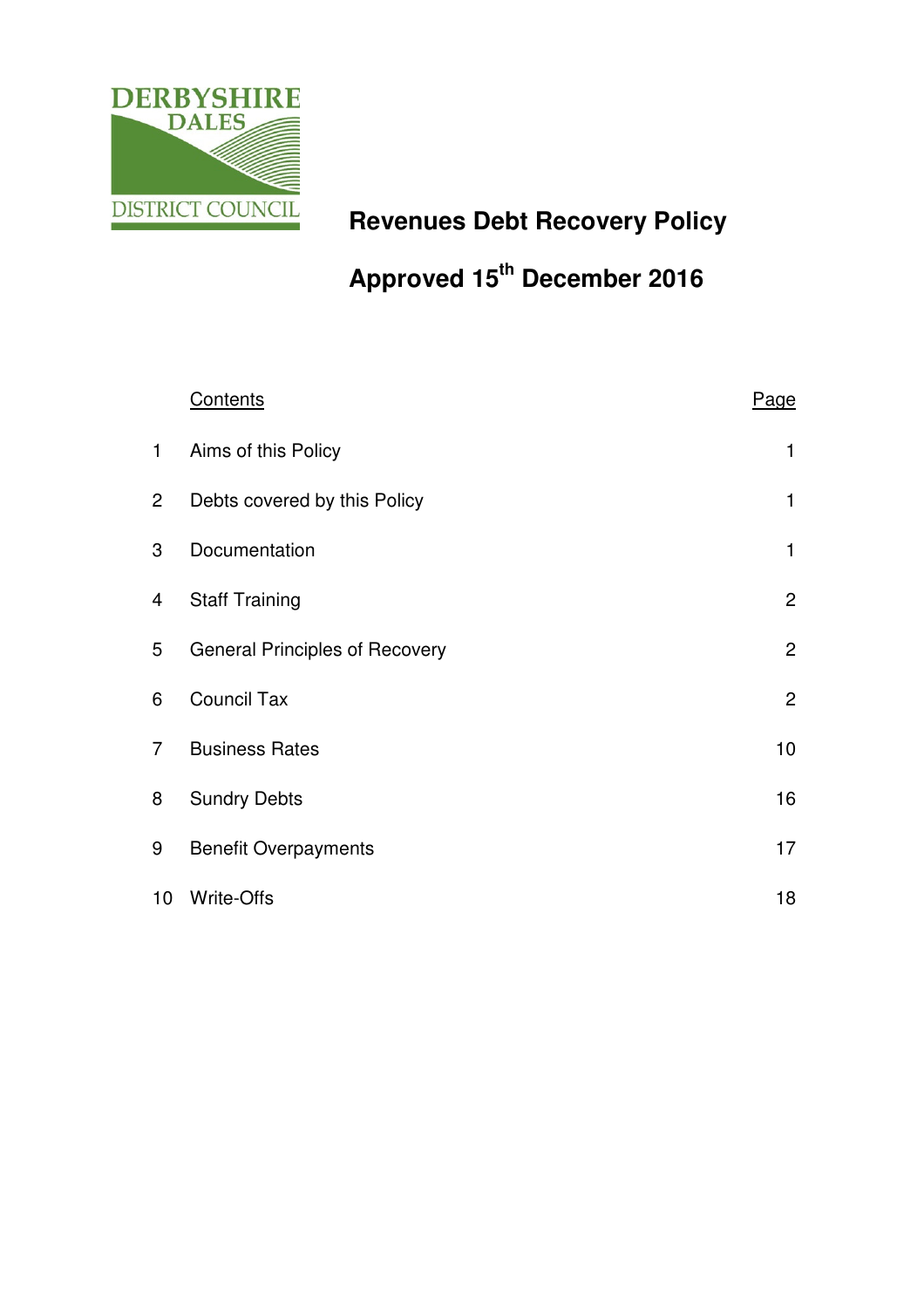# **1 Aims of this Policy**

1.1 To ensure that debts due to the Council are collected and recovered in a timely and professional manner.

1.2 To ensure that all debtors are treated in a consistent and fair manner, taking the circumstances of individual debtors into account where these are known and it is appropriate to do so.

1.3 To distinguish between debtors who can't pay their debts and those who won't pay and deal with them accordingly.

1.4 To encourage debtors to contact the Council as soon as possible to discuss their circumstances if they are unable to pay their debts as billed.

1.5 To ensure that debtors are given all necessary information in relation to their debt, including advice on benefits, exemptions and other reliefs to which they may be entitled.

1.6 To ensure that where third parties are employed by the Council to collect and recover amounts that they act in accordance with the Council's Policies.

1.7 To ensure where possible that where a customer owes multiple debts (including different types of debt) that these are considered together when discussing repayment options.

1.8 The general principles laid down in this policy may be varied by management according to circumstances in individual cases where it is deemed appropriate.

## **2 Debts covered by this Policy**

2.1 This Policy covers the following debts:

- (a) Council Tax
- (b) Business Rates (also known as National Non-Domestic Rates or NNDR)
- (c) Sundry Debts
- (d) Overpaid Benefit

## **3 Documentation**

3.1 All bills, invoices and documentation issued will comply with all relevant legislation and legal practices and be written as far as possible in plain English.

3.2 Documents will be provided in other formats on request where necessary e.g. electronically, in other languages, large print, Braille etc.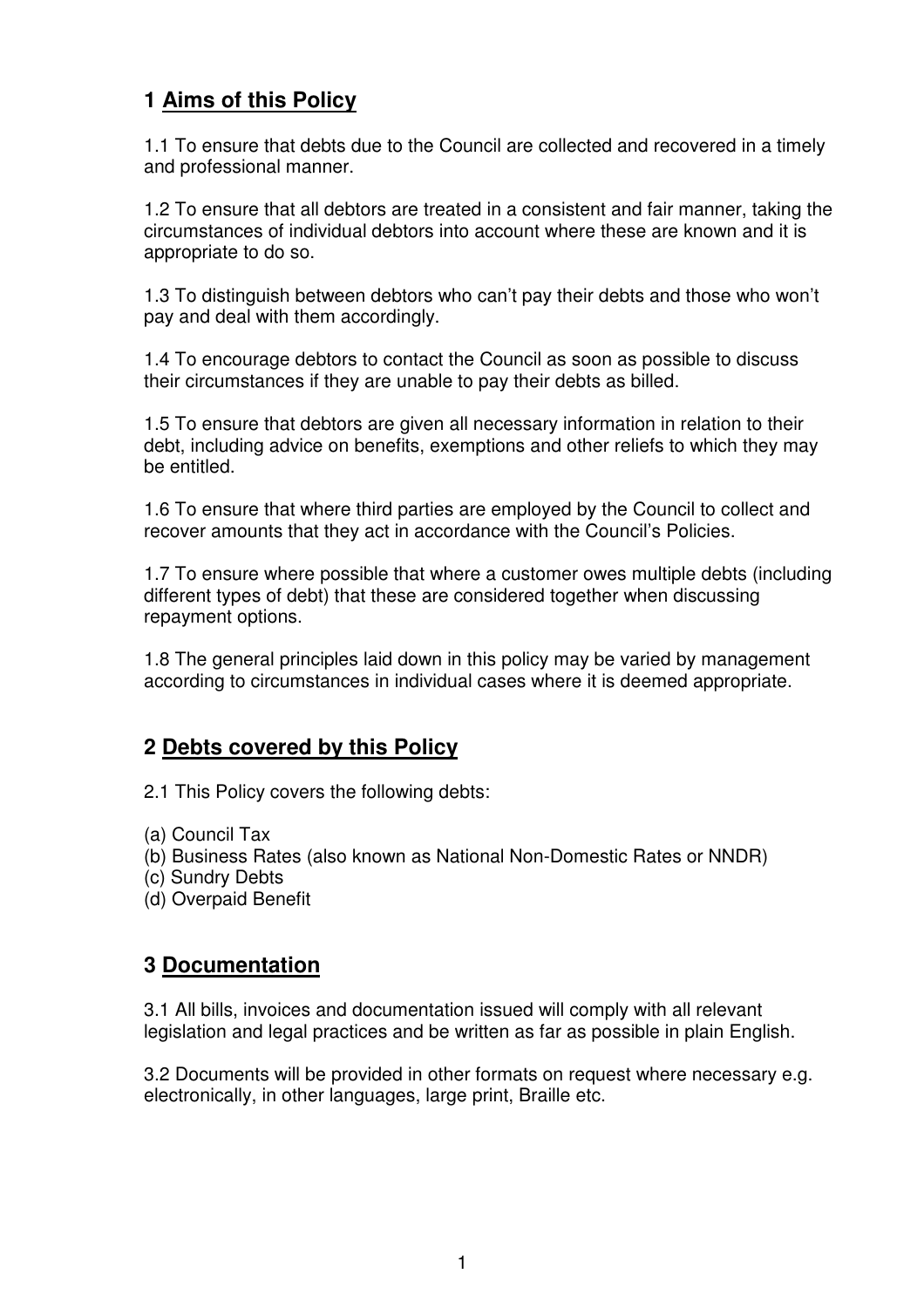# **4 Staff Training**

4.1 Staff will receive Customer Care training to ensure that all customers are dealt with in a courteous and professional manner. In return, staff have the right to be treated in a similar manner and have the authority to terminate conversations where they are subject to foul or abusive language or threatening behaviour.

4.2 All staff involved in the collection and recovery of debts will receive appropriate technical training to deal with customers' problems and queries and provide relevant advice including referral to external debt advice agencies.

## **5 General Principles of Recovery**

5.1 The Council aims to make the payment of debts as convenient and straightforward as possible with Direct Debit being the Council's preferred payment method.

5.2 All action taken to recover a debt will be proportional. The particular course of action taken will depend on a number of factors including the size and nature of the debt, the effect on the debtor and the cost to the Council in taking that action.

5.3 A consistent approach will be taken to ensure that customers with similar circumstances are dealt with in similar ways. Factors such as the debtor's previous payment record will be taken into account.

5.4 At all stages of recovery, the debtor will be informed of the action being taken and what the consequences of that action may be for them.

## **6 Council Tax**

## 6.1 Demand Notice

6.1.1 Council Tax demands will be sent to all liable taxpayers in accordance with legislation as soon as practicable after their liability has been determined. The demand will state the total amount due, the amounts and dates of any instalments due to be paid and provide information for the taxpayer on the various methods of payment. Direct Debit will be promoted as the Council's preferred payment method.

## 6.2 First Reminder

## 6.2.1 Where -

- (a) a reminder has not previously been issued in respect of the demand, and
- (b) an instalment is not paid by the date specified in the demand, and
- (c) there are future instalments still remaining on the demand

a reminder notice will be issued. The notice will advise the customer of the overdue amount and that if it is not paid by the date specified in the reminder, the taxpayer loses the right to pay by instalments and the whole of the remaining amount on the demand will become payable after a further 7 days. The reminder will advise the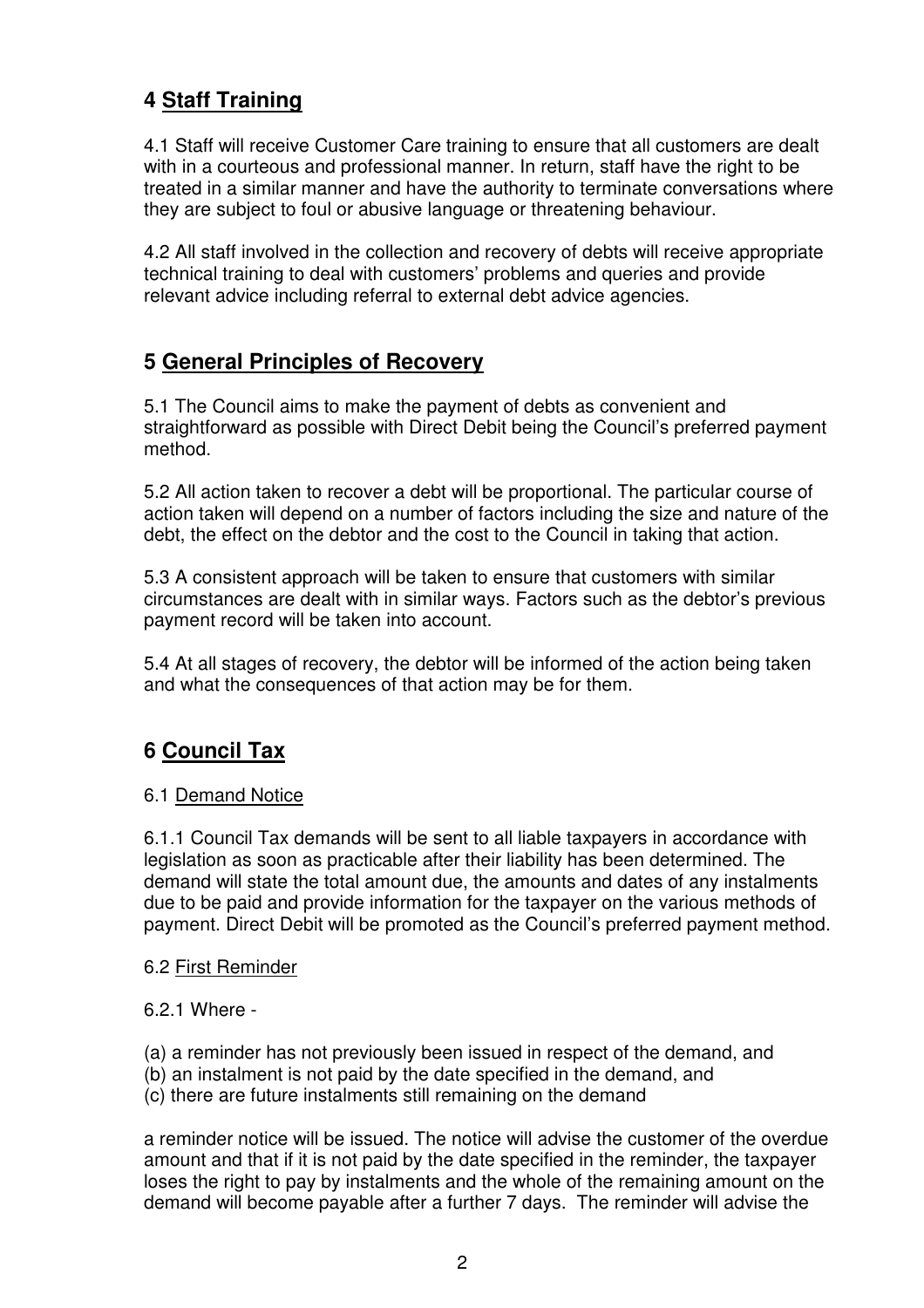customer that if the overdue amount is not paid no further reminder will be sent and that the remaining sum of £? will immediately become due for payment.

6.2.2 Provided the customer pays the overdue amount and continues to pay future instalments as and when they fall due, no further recovery action will be taken.

## 6.3 Second Reminder

## 6.3.1 Where -

- (a) a reminder notice has previously been issued in respect of the demand, and
- (b) a further instalment is not paid on time, and
- (c) there are future instalments still remaining on the demand

a second reminder notice will be issued. The notice will advise the customer of the overdue amount and that if it is not paid by the date specified in the reminder, the taxpayer loses the right to pay by instalments and the whole of the remaining amount on the demand will become payable after a further 7 days. Provided the customers pays the overdue amount and continues to pay future instalments as and when they fall due, no further recovery action will be taken. A taxpayer is only entitled to be sent a maximum of two reminder notices in respect of any one demand notice. The reminder will advise the customer that if the overdue amount is not paid no further reminder will be sent and that the remaining sum of £? will immediately become due for payment.

## 6.4 Final Reminder

## 6.4.1 Where -

- (a) an instalment is not paid by the date specified in the demand, and
- (b) there are no future instalments remaining to be paid on the demand

a final reminder notice will be issued. This will require the balance remaining on the demand notice to be paid within 7 days.

## 6.5 Final Notices

## Discretionary Final Notices

## 6.5.1 Where -

(a) reminders notices have previously been issued in respect of the demand, and (b) a further instalment is not paid on time

No further reminders are legally required. The accounts will escalate from Reminder notice to summons.

## Statutory Final Notices

6.5.2 If there has been a financial amendment to amount due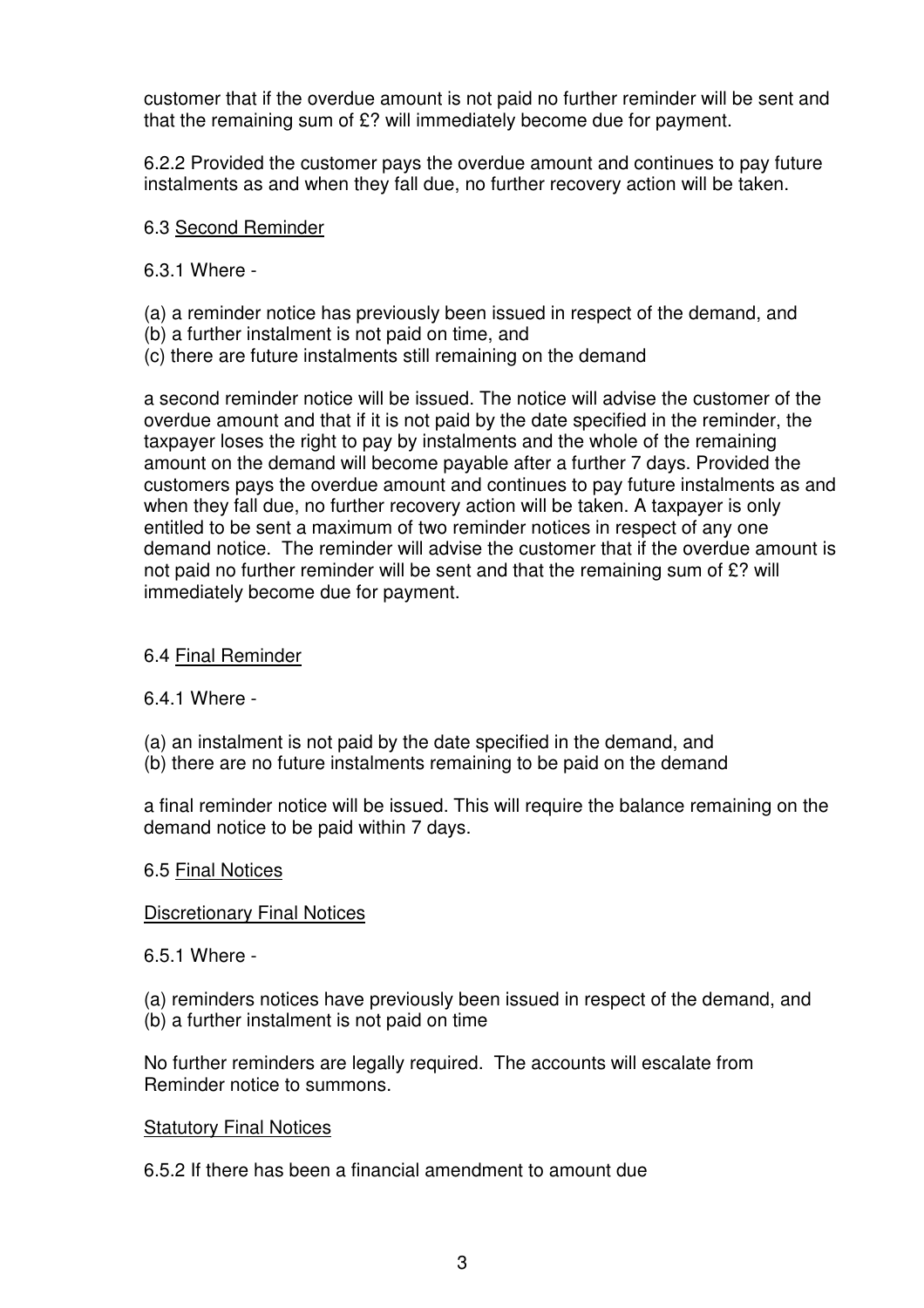a final notice will be issued. This will require the balance remaining on the demand notice to be paid within 7 days. Depending on their previous payment history, the taxpayer may have the final notice withdrawn and their instalments re-instated on condition that they pay by Direct Debit. Failure to pay will result in the accounts escalating to Summons.

## 6.6 Application for a Liability Order

6.6.1 Where, following the issue of a final reminder notice (see 6.4 above) or a final notice (see 6.5 above) Discretional or Statutory, the amount outstanding remains unpaid after the date specified in the notice, the Council will make an application to the Magistrates' Court for a Liability Order.

6.6.2 A summons will be served on the taxpayer informing them that the Council has made a complaint to the Magistrates' for non-payment of Council Tax. The summons will state the date, time and location of the hearing, the amount of unpaid Council Tax and the amount of costs the Council will be applying for at the hearing. At least 14 days notice will be given of the hearing date. The summons will include information and advice to enable the taxpayer to decide whether they need to attend the hearing.

6.6.3 If the taxpayer pays the total amount shown on the summons in full (including the costs) prior to the hearing, the case will be withdrawn and no further action will be taken.

6.6.4 If the taxpayer does not pay the total amount shown on the summons in full (including the costs) prior to the hearing, the case will proceed and the Magistrates will be asked to issue a Liability Order and award the costs stated on the summons.

6.6.5 Once a Liability Order is obtained, the Council can then select the most appropriate recovery method from the following options to ensure payment of the debt in the shortest time:

- (a) Use of Enforcement Agents.(EA)
- (b) Attachment of Earnings Order
- (c) Attachment of Benefits Order
- (d) Attachment of Allowances Order
- (e) Charging Order
- (f) Insolvency Proceedings
- (g) Committal to Prison

6.6.6 The Council may alternate between recovery methods available, but only one method, per liability order, may be used at any one time.

## 6.7 Statutory Information Request

6.7.1 Following the issue of a Liability Order a letter will be sent to the taxpayer advising them that a Liability Order has been granted against them and outline the further recovery options that are available to the Council to recover the debt. The letter will also inform the taxpayer that if the amount is not paid in full within 14 days they are legally required to inform the Council of their employment details.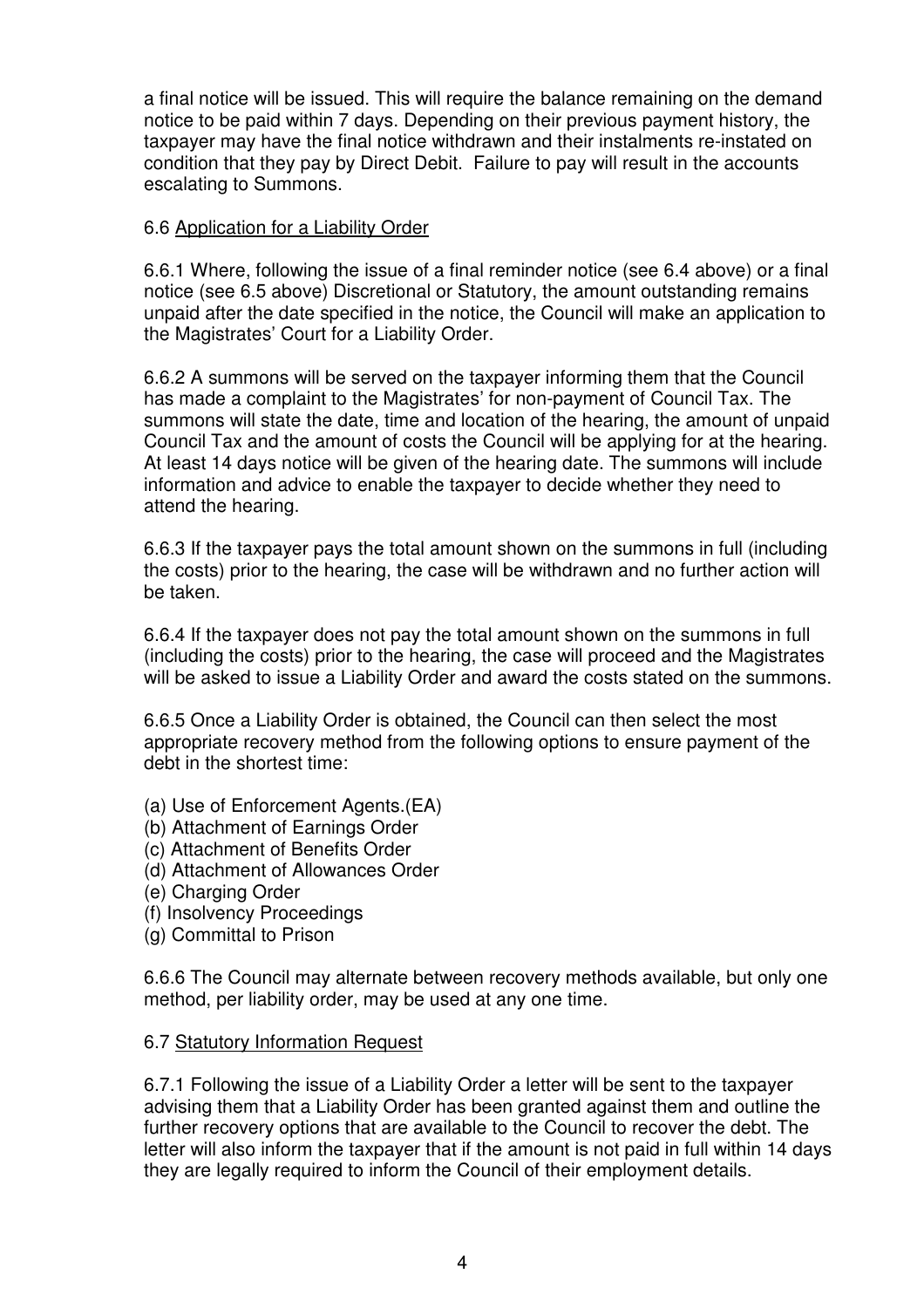6.7.2 The letter will encourage the taxpayer to contact the Council to discuss their circumstances and make an offer or payment and warn them that Enforcement Agents may be instructed to collect the amount outstanding which could result in them being liable for additional substantial fees.

## 6.8 Payment Arrangements

6.8.1 At any time leading up to and following the issue of a summons for nonpayment, a formal payment arrangement may be agreed with a debtor on the understanding that if a Summons has been issued or the Taxpayer has previous bad payment history, the Council will continue to apply for a liability order. This ensures that the Council has the means to enforce recovery of the debt if the debtor defaults on an arrangement.

6.8.2 Where the debtor has an ongoing liability to Council Tax, any payment arrangement will normally be structured to be completed by the end of the current financial year to ensure arrears are cleared before the next year's Council Tax becomes due.

6.8.3 If the debtor has a previous good payment history officers will have the discretion to waive the costs of obtaining the liability order provided the debtor maintains payments in accordance with the arrangement. Costs will not be cancelled until the Council Tax debt had been cleared.

6.8.4 Payment arrangements will be monitored and at least one reminder letter will be sent before an arrangement is cancelled and recovery is continued.

## 6.9 Attachment of Earnings Order

6.9.1 Where a debtor has provided employment details, an order may be sent to the debtor's employer requiring them to make deductions from the debtor's wages which must then be paid directly to the Council. The amount and frequency of deductions to be made will be in accordance with a set scale laid down in regulations. An explanatory leaflet will be included with the order explaining how to calculate the amount to be deducted from the debtor's wages.

6.9.2 A copy of the order and explanatory notes will be sent to the debtor along with an instruction that they must inform the Council if they leave their employment. The debtor must inform the Council within 14 days if their employment status changes.

6.9.3 In accordance with regulations, up to two orders may be in force concurrently.

6.9.4 The debtor's employer may make an additional deduction to cover their administration costs. The maximum amount is prescribed in regulations.

## 6.10 Attachment of Benefits

6.10.1 Where a debtor is in receipt of a relevant state benefit, an application may be made to the Department for Work and Pensions (DWP) requiring them to make deductions from the debtor's benefit which will then be paid directly to the Council. The amount and frequency of deductions to be made will be in accordance with a set scale laid down in regulations.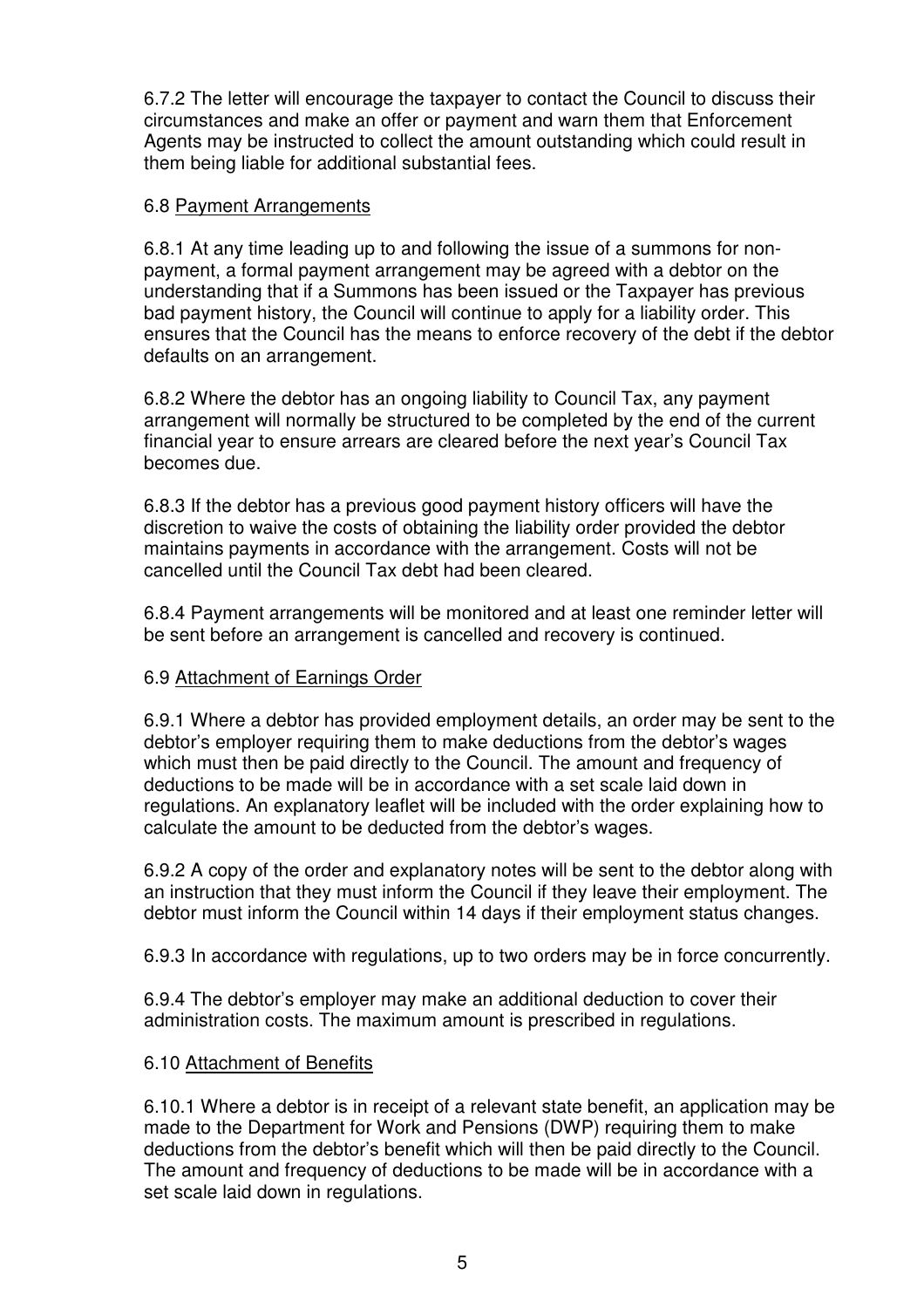6.10.1 The DWP will confirm in writing to both the Council and the debtor any decision made to make deductions from the debtor's state benefit.

## 6.11 Attachment of Allowances Order

6.11.1 Where a debtor is an elected member of a billing authority or a major precepting authority, an order may be sent to that authority requiring them to make deductions from the debtor's allowances which must then be paid directly to the Council. The amount and frequency of deductions to be made will be in accordance with regulations.

## 6.12 Use of Enforcement Agents (EA)

6.12.1 If the debtor against whom a Liability Order has been made fails to complete and return the Statutory Information Request, or fails to make or maintain a satisfactory payment arrangement, Enforcement Agents may be instructed to act on behalf of the Council to collect the debt.

6.12.2 Any EA used by the Council will be certificated and be members of a recognised professional body. They will adhere to the service level agreement negotiated with the Council and act in accordance with national standards for EA as laid down by the Lord Chancellor's Department.

6.12.3 Once a Liability Order has been passed to and remains with the EA, all correspondence regarding payment will be dealt with by the EA and no arrangement for payment can be made directly with the Council, unless the Collections Manager or Team Leader agrees that there are circumstances which dictate otherwise.

6.12.4 If it is apparent to the EA that they are attempting to recover a debt from a person who may be classed as 'vulnerable' they will suspend all action and contact the Council for further instructions. 'Vulnerable' individuals may include persons who  $-$ 

- (a) are elderly (aged 70 or over)
- (b) appear to be severely physically or mentally impaired or have special needs
- (c) have young children where there is also evidence of severe social deprivation
- (d) are heavily pregnant
- (e) are in mourning due to recent bereavement
- (f) have difficulty communicating due to pronounced hearing or visual impairment or have language difficulties
- (g) are unemployed and in receipt of a state benefit

6.12.5 Bailiffs will seek to collect the full debt. They may enter into a "controlled goods order" with the debtor subject to a satisfactory payment arrangement. This will identify goods owned by the debtor that will be left in the debtor's possession but which must not be removed or sold as they may be lawfully removed at a later time by the EA to be sold in satisfaction of the debt.

6.12.6 EA will be entitled to levy all appropriate fees as set down in regulations.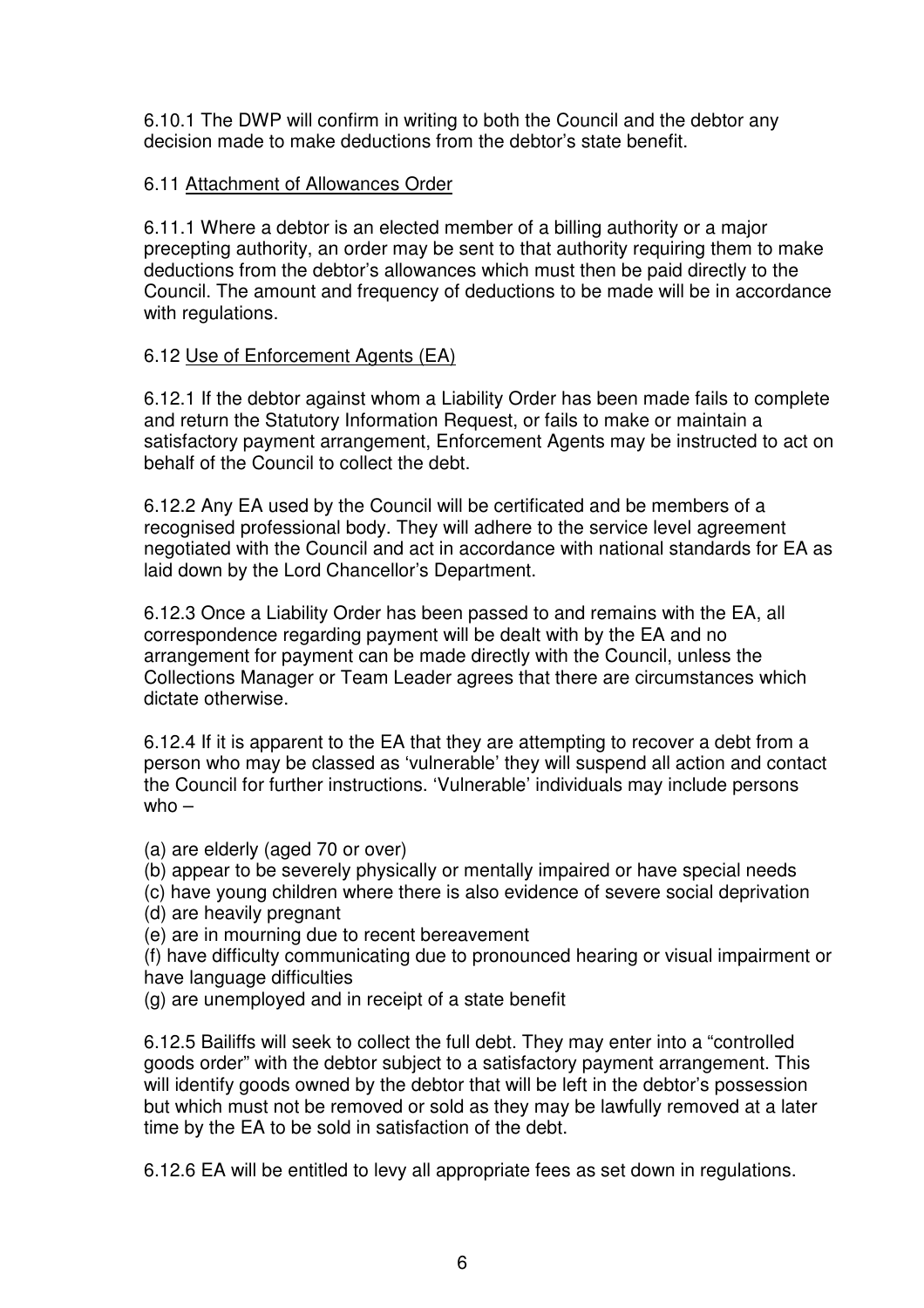6.12.7 In the event that the debtor does not have sufficient goods (where the sale of such goods would not clear the debt) or the EA is unable to gain peaceable entry to the debtor's property, the EA will return the Liability Order to the Council endorsed 'Nulla Bona'. This will enable the Council to commence committal proceedings against the debtor where appropriate, subject to the authorisation of the Head of **Resources** 

6.12.8 Where a EA has returned a Liability Order having been unable to collect the debt (by reason other than there being insufficient goods), the Liability Order may be recycled to another EA firm to attempt recovery.

## 6.13 Charging Order

6.13.1 Where recovery through an Attachment of Earnings, Benefit or Allowance is not appropriate and use of EA has been unsuccessful (or thought inappropriate or unlikely to be successful) and the debt totals more than £1000 and the debtor owns the property that the outstanding Council Tax debt relates to, a charging order may be applied for through the County Court.

6.13.2 The Council may engage external solicitors to apply for the charging order.

6.13.3 Where a charging order is made, the outstanding debt will be repaid from the proceeds of sale if the property is sold. The order will also allow the Council to commence proceedings to force the sale of the property, if appropriate.

## 6.14 Insolvency

6.14.1 Where recovery through an Attachment of Earnings, Benefit or Allowance is not appropriate and use of EA has been unsuccessful (or thought inappropriate or unlikely to be successful) and the debt totals more than £5,000 proceedings may be instigated to have the debtor made bankrupt (in the case of an individual) or woundup (in the case of a company).

6.14.2 The Council may engage external solicitors to apply for the bankruptcy/ winding-up.

6.14.3 Prior to the bankruptcy proceedings commencing a "letter before action" will be sent to the debtor detailing the implications and possible costs of bankruptcy and options available to prevent it (as the winding up procedures are similar in process to the bankruptcy they will not be detailed in this policy but if a decision is made to start winding-up proceedings (see 6.16 below) a similar "letter before action" will be sent detailing the costs and implications of winding-up).

6.14.4 If the debtor has not paid the debt, or made an acceptable arrangement to pay it, within 14 days of the "letter before action" being sent a statutory demand will be served on the debtor (the formal commencement of bankruptcy proceedings). This demand will detail the amount outstanding and give the debtor 18 days to ask the court to stop the bankruptcy process or 21 days to pay the debt. At this stage the Council can still accept a payment arrangement that would stop the bankruptcy proceedings.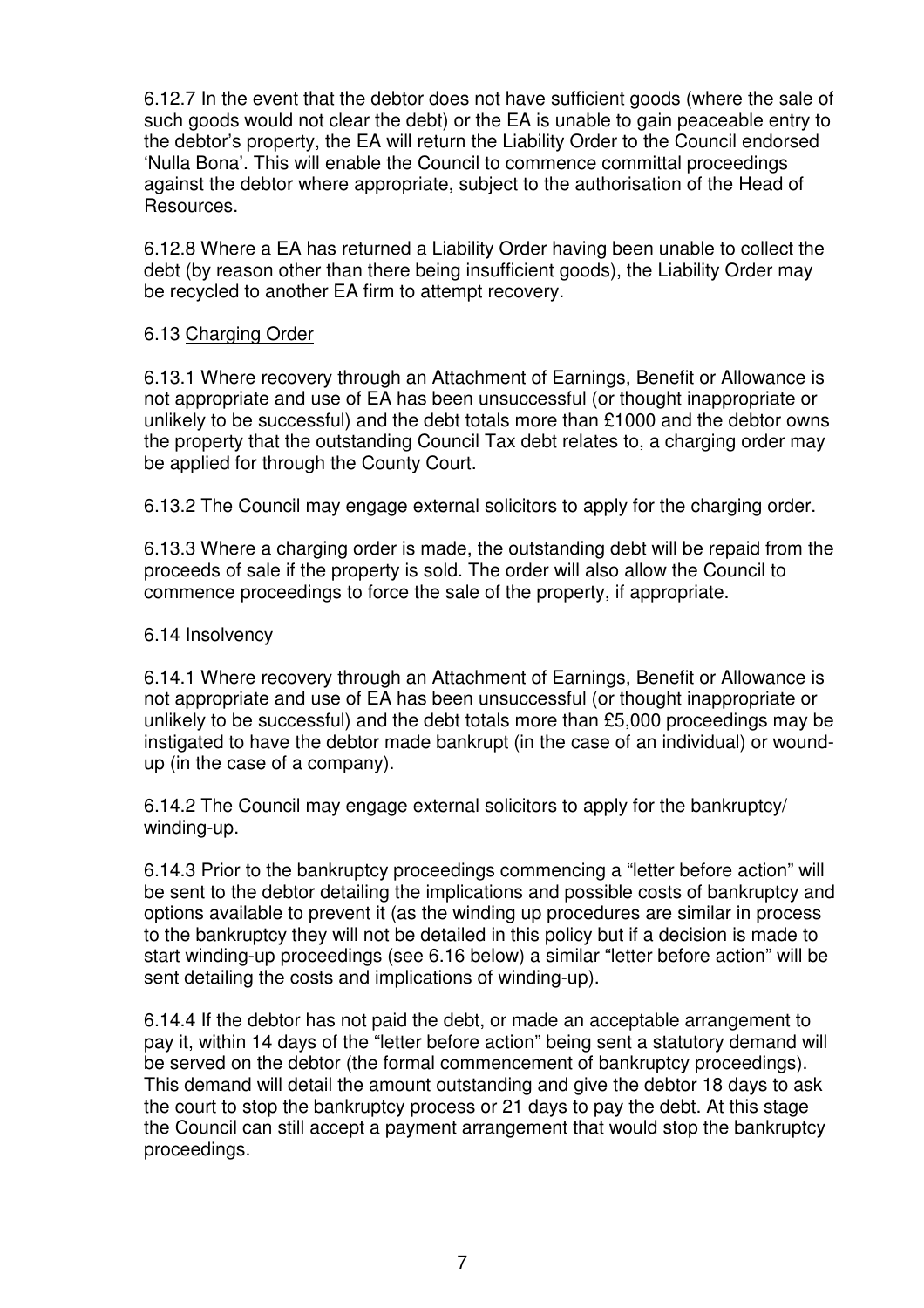6.14.5 If the court does not stop the process, or the debtor has not made payment or a suitable arrangement a bankruptcy petition will be issued. If the debtor does not pay the debt at this stage (plus the costs incurred by the Council) the case will go to court on the date specified in the petition and it will be up to the court to decide if the person should be made bankrupt.

## 6.15 Committal to Prison

6.15.1 Where recovery through an Attachment of Earnings, Benefit or Allowance is not appropriate and use of EA has been unsuccessful the Council can ask the Magistrates' Court to send a summons to the debtor to attend a committal hearing.

6.15.2 If payment in full is made at this stage (including the costs of making the application) the hearing will not proceed. However, if payment in full is not made the hearing must go ahead i.e. the Council will not accept an agreement at this stage- it will now be for the court to decide what must be paid. Unless there are extenuating circumstances and a decision will be made by the Revenues Manager or the Collections Manager.

6.15.3 At the hearing the Magistrates will try to establish why payment has not been made (a person can only be sent to prison for non-payment of Council Tax for either wilful refusal or culpable neglect). They will also make enquiries about a person's income and expenditure (so they can make a decision on what they think the debtor can afford to pay).

6.15.4 There are a number of decisions the Magistrates can make:

(a) An order to pay with a suspended sentence (the debtor will be told to make payments of a set amount with the debtor being sent to prison for a certain period if the payments are not made).

(b) An order to pay without a suspended sentence (the debtor will be told to make payments of a set amount and if those are not made the case will be referred back to the court to decide on any further action.

(c) Write-off some or all of the debt

(d) Adjourn the case (if they feel more evidence is needed before a decision can be made)

(e) Committal to prison- the Magistrates can send a debtor immediately to prison for up to 3 months.

## 6.16 Making a decision on the recovery action to be pursued

6.16.1 It is not possible to set out a decision making process for which recovery method to use that would cover every eventuality, and so a certain level of discretion must be allowed in this process. However, where the procedure detailed below is not followed it must be approved by the Revenues Manager or the Collections Manager with an accompanying note detailing why approval has been given to deviate from the procedure.

6.16.2 In deciding what recovery action to take the effect this action will have on the debtor must be balanced against the need to collect amounts due to the Council and the need to be fair to people who have paid their legally due tax to the Council on time. The costs that will be incurred by the Council and likelihood of recovering the debt will also be taken into account.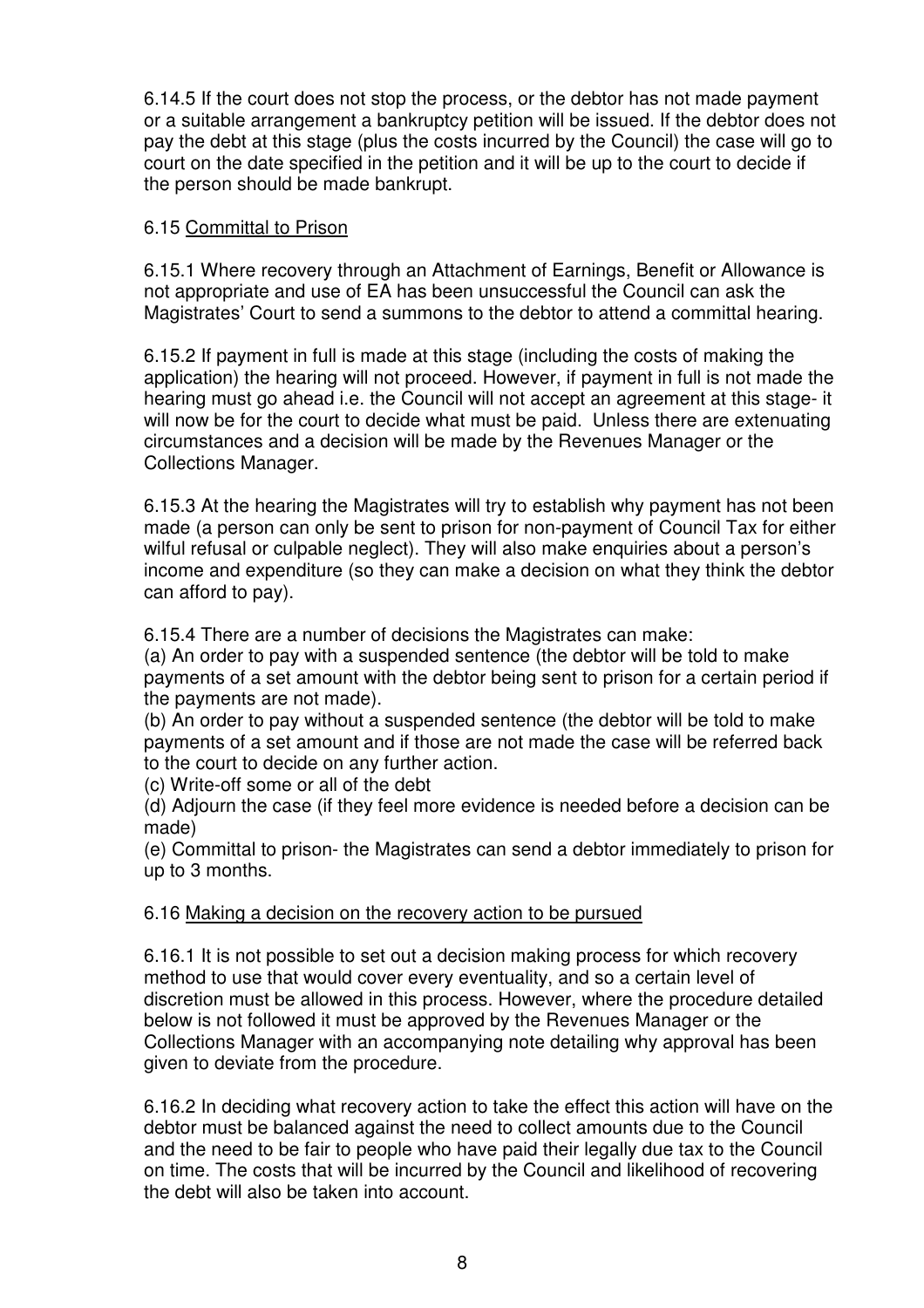6.16.3 The recovery actions available to the Council can be split into 3 stages depending on the effect (financial and otherwise) on the debtor (with stage 1 being the least effect and stage 3 the most). Because of this it would be the case in most circumstances that a stage 1 recovery method is used before a stage 2 and a stage 2 before a stage 3 (but there will be occasions where this is not necessarily the case).

#### 6.16.4 The stages are:

Stage 1: Attachment of earnings/benefits/allowances

Stage 2: Use of Enforcement Agents

Stage 3: Charging Order, Bankruptcy, Committal to Prison At all stages (except where a bankruptcy petition has been issued or a committal summons served) consideration will be given to a suitable agreement to pay the debt without further action being taken.

#### 6.16.5 Use of stage 1 methods:

Wherever possible a stage 1 method should be used to collect a debt where an arrangement has not been made (an arrangement may not have been made because the debtor has not contacted the Council, or has offered an arrangement that is not acceptable to the Council, or has a history of not keeping to arrangements), or an arrangement has not been kept to, or a stage 1 method of recovery has been used successfully before.

#### 6.16.6 Use of stage 2 method:

If it is not possible to use a stage 1 method (because no details of the debtor's employment or benefits are known, or a previous attempt to collect using one of these methods has failed) the stage 2 method will be considered.

#### 6.16.7 Use of a stage 3 method

A stage 3 method will only be used where all stage 1 and 2 methods have been tried or considered. The authorisation to commence a stage 3 method must be made by the Head of Resources. Before a stage 3 method is commenced a Recovery Decision form must be completed by the Head of Resources. The Revenues / Collections Manager will prepare a report for the Head of Resources to set out the key facts of the case and the reason for recommending this course of action.

In making a decision the Head of Resources must be mindful of 6.16.2. In general it should be considered that the effect on the debtor will be in the following order (least first): charging order, bankruptcy, committal (as possible loss of liberty will be considered more detrimental than the effects of a charging order or bankruptcy). In general it should be considered that the most effective way of collecting a debt will be in the following order (least first): charging order, bankruptcy or committal (as a charging order only secures the debt and requires further court action for the Council to force sale of the property).

Although committal can be an effective method of securing payment it also potentially has the most effect on the debtor (who can be sent to prison) and so would only be considered if bankruptcy or a charging order are not appropriate.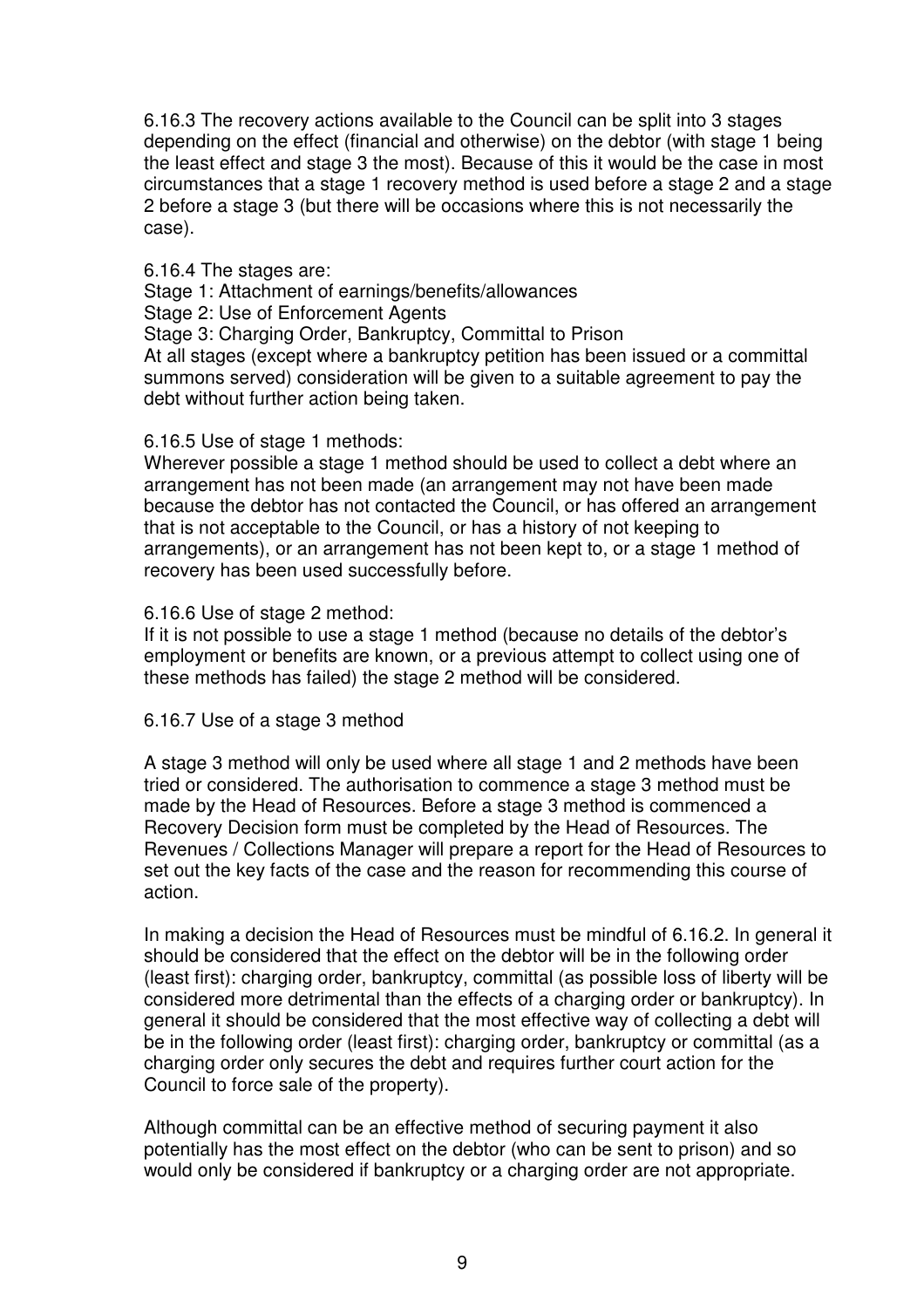## 6.16.8 Consideration for a charging order/bankruptcy

As a charging order is not as effective in producing payment it will only be considered where it appears there is a doubt that bankruptcy is appropriate due to the circumstances of the debtor or that there is a realistic prospect of the property being sold in the near future.

Before commencing bankruptcy proceedings a senior officer will contact the debtor by telephone or email to attempt to encourage them to enter into negotiations for payment of the debt. If that is not possible a letter will be sent to ask the debtor to contact a named officer to avoid further consideration of the use of bankruptcy proceedings.

The appropriate officer will establish (via a credit search) that it appears that there is sufficient assets/equity to enable the debt to be paid in the event of bankruptcy.

The Revenues/Collections Manager will review the case to ensure that all other methods of recovery have been considered.

The appropriate officer will review the case to ensure there are no outstanding issues with regards to liability or no outstanding benefit applications.

The appropriate officer will collate any available information regarding the debtor's circumstances that may affect the appropriateness of bankruptcy action, particularly to see if there may be a disability (including mental impairment) that may affect their ability to engage with the Council or understand what is happening. This will be done by:

(a) checking for any evidence that the about the debtor that may be relevant. (b) checking all benefit documents/forms for any evidence of a benefit being paid that is linked to a disability

(c) checking details of all previous contacts with the Council Tax section for any evidence of disability/vulnerability.

If, as a result of the above, it is decided that charging order or bankruptcy proceedings may be the best method of recovery the case will be passed to the Council's solicitors asking them if they consider charging order/bankruptcy proceedings to be appropriate. If so, they will issue a "letter before action" letter to the debtor before the proceedings commence.

6.16.9 Consideration for committal action.

If a charging order/bankruptcy are not appropriate the Revenues/Collections Manager will follow the same procedure as in 6.16.8 (apart from the credit search) above to decide if committal action should be commenced. The authorisation to proceed with committal action must be made by the Head of Resources.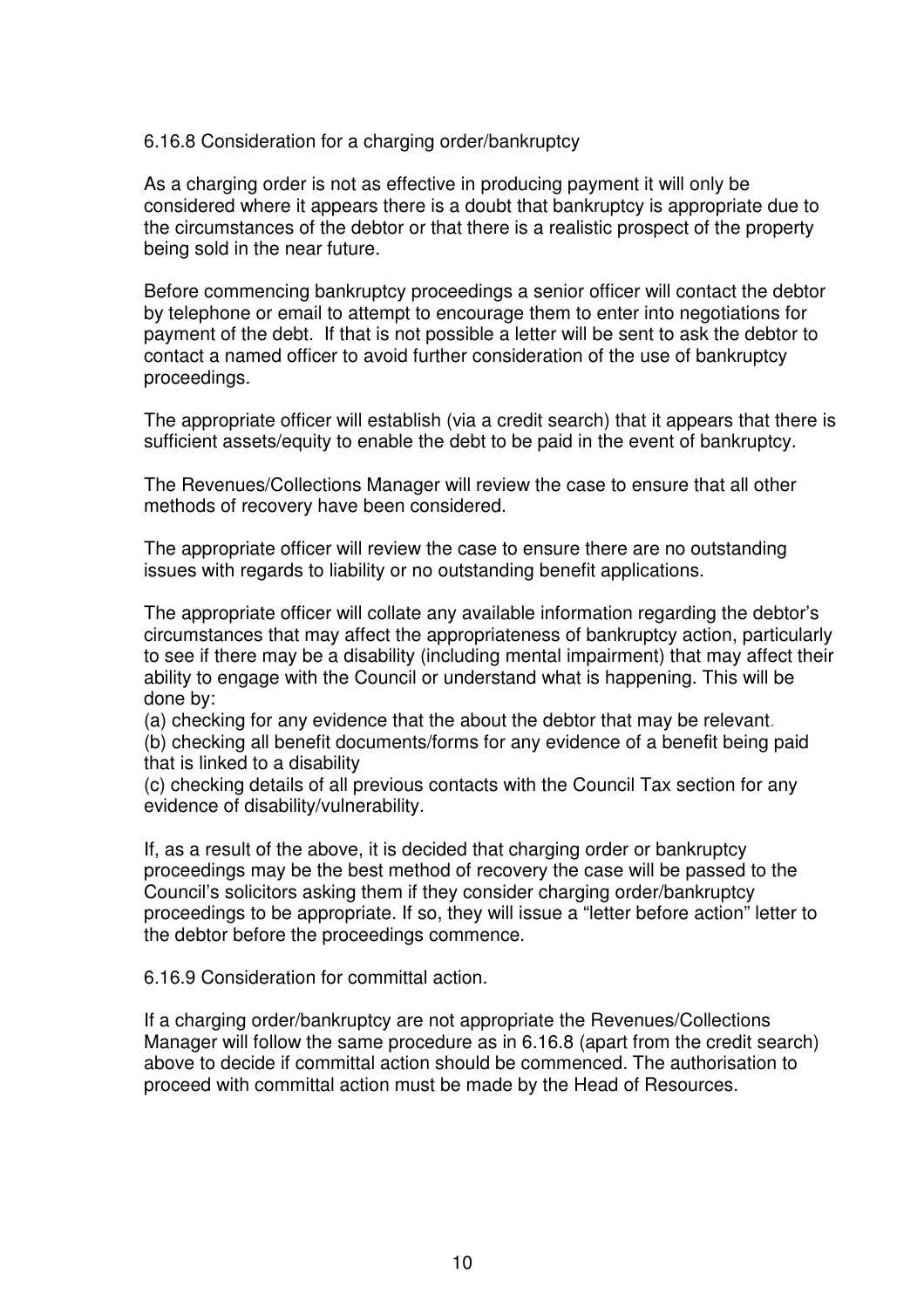# **7 Business Rates**

## 7.1 Demand Notice

7.1.1 Business Rates demands will be sent to all liable taxpayers in accordance with legislation as soon as practicable after their liability has been determined. The demand will state the total amount due, the amounts and dates of any instalments due to be paid and provide information for the taxpayer on the various methods of payment. Direct Debit will be promoted as the Council's preferred payment method.

## 7.2 Reminder

7.2.1 Where an instalment, or a final balance, has not been paid a reminder will be issued for the instalment(s) or final balance outstanding. The amount shown as outstanding in this reminder is payable within 7 days.

7.2.2 If a reminder is issued for an outstanding instalment and the amount on that instalment is paid, no further reminders will be sent for any future instalments that are not paid on time. If a future instalment is not paid on time the balance of the year's charge becomes payable on that future failure to pay on time.

## 7.3 Final Notice

## 7.3.1 Where either:

(a) a previous reminder for an outstanding instalment has been paid but a future instalment has not been paid on time (and so the whole year's balance has become payable); or

- (b) a reminder for an outstanding instalment has not been paid; or
- (c) a reminder for a final balance has not been paid

a final notice will be issued for the balance outstanding requesting payment within 7 days. If the final notice has been issued because of the "cancellation" of a year's instalments, and depending on the ratepayer's previous payment history, the ratepayer may have the final notice cancelled and their instalments re-instated on the condition that they pay by Direct Debit.

## 7.4 Application for a Liability Order

7.4.1 Where, following the issue of a final notice (see 7.3 above), the amount outstanding remains unpaid after the date specified in the notice, the Council will make an application to the Magistrates' Court for a Liability Order.

7.4.2 A summons will be served on the ratepayer informing them that the Council has made a complaint to the Magistrates' for non-payment of Business Rates. The summons will state the date, time and location of the hearing, the amount of unpaid Business Rates and the amount of costs the Council will be applying for at the hearing. At least 14 days notice will be given of the hearing date. The summons will include information and advice to enable the ratepayer to decide whether they need to attend the hearing.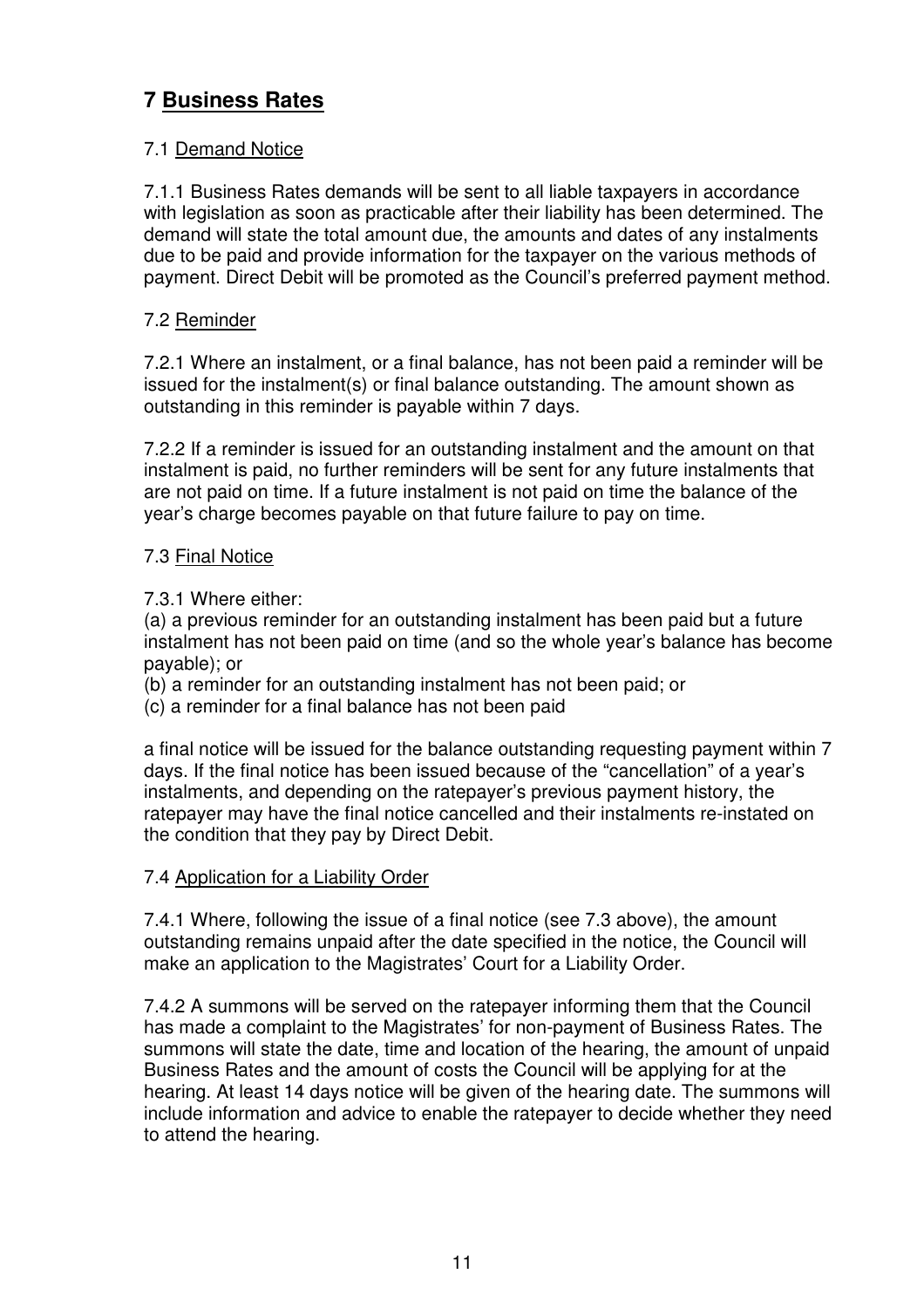7.4.3 If the ratepayer pays the total amount shown on the summons in full (including the costs) prior to the hearing, the case will be withdrawn and no further action will be taken.

7.4.4 If the ratepayer does not pay the total amount shown on the summons in full (including the costs) prior to the hearing, the case will proceed and the Magistrates will be asked to issue a Liability Order and award the costs stated on the summons.

7.4.5 Once a Liability Order is obtained, the Council can then select the most appropriate recovery method from the following options to ensure payment of the debt in the shortest time:

- (a) Use of Enforcement Agents (EA)
- (b) Committal to prison (where there is a personal liability to pay rather than a corporate liability)
- (c) Insolvency proceedings.

#### 7.5 Payment Arrangements

7.5.1 At any time following the issue of a summons for non-payment, a formal payment arrangement may be agreed with a debtor on the understanding that the Council will continue to apply for a liability order. This ensures that the Council has the means to enforce recovery of the debt if the debtor defaults on an arrangement.

7.5.2 Where the debtor has an ongoing liability to Business Rates, any payment arrangement will normally be structured to be completed by the end of the current financial year to ensure arrears are cleared before the next year's Business Rates becomes due.

7.5.3 If the debtor has a previous good payment history officers will have the discretion to waive the costs of obtaining the liability order provided the debtor maintains payments in accordance with the arrangement. Costs will not be cancelled until the Business Rates debt had been cleared.

7.5.4 Payment arrangements will be monitored and at least one reminder letter will be sent before an arrangement is cancelled and recovery is continued.

#### 7.6 Use of Enforcement Agents (EA)

7.6.1 If the debtor against whom a Liability Order has been made fails to make or maintain a satisfactory payment arrangement, EA may be instructed to act on behalf of the Council to collect the debt.

7.6.2 Any EA's used by the Council will be certificated and be members of a recognised professional body. They will adhere to the service level agreement negotiated with the Council and act in accordance with national standards for EA as laid down by the Lord Chancellor's Department.

7.6.3 Once a Liability Order has been passed to and remains with the EA, all correspondence regarding payment will be dealt with by the EA and no arrangement for payment can be made directly with the Council. Unless the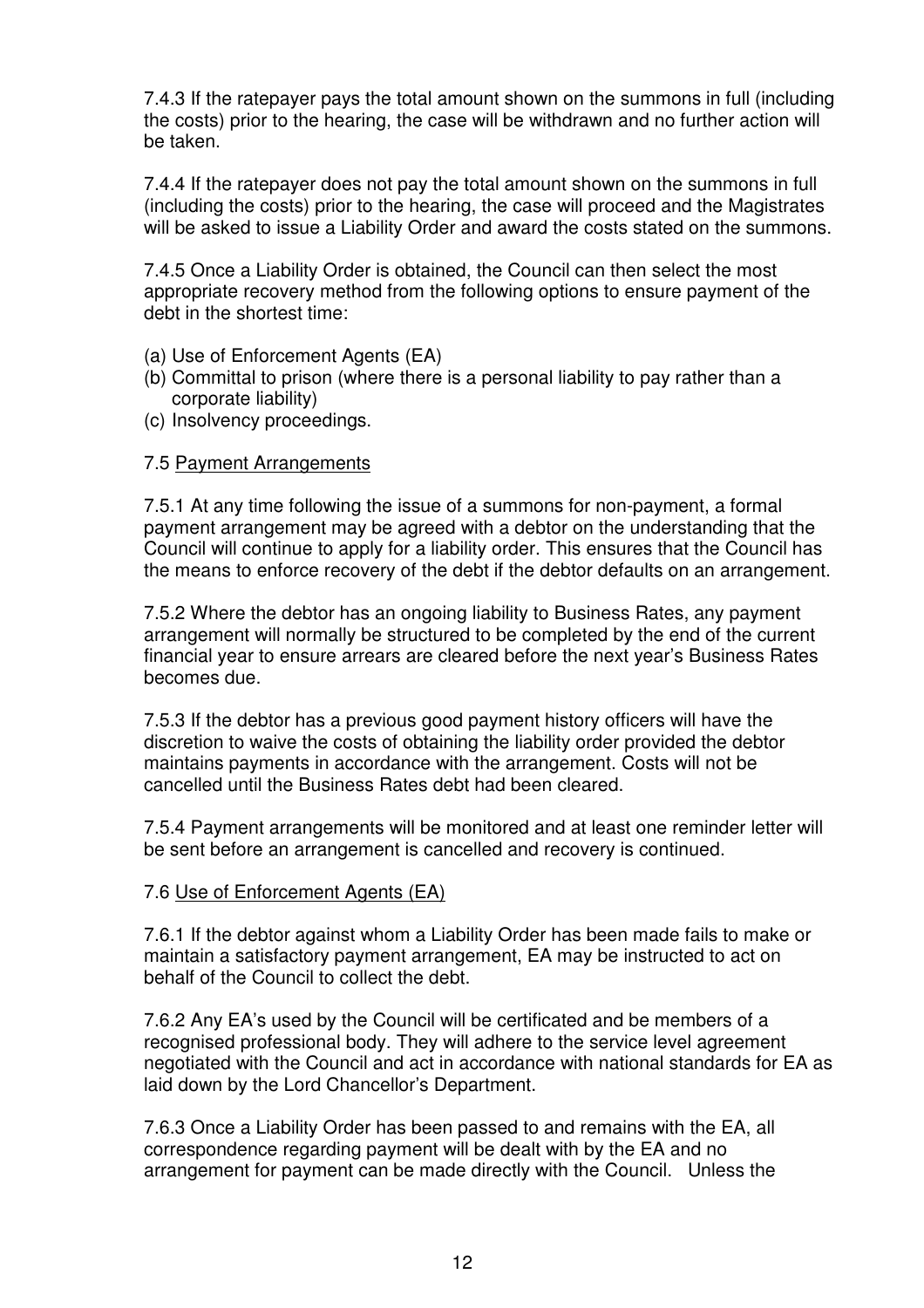Collections Manager or Team Leader agrees that there are circumstances which dictate otherwise.

7.6.4 If it is apparent to the EA that they are attempting to recover a debt from a person who may be classed as 'vulnerable' they will suspend all action and contact the Council for further instructions. 'Vulnerable' individuals may include persons who  $-$ 

(a) are elderly (aged 70 or over)

(b) appear to be severely physically or mentally impaired or have special needs

(c) have young children where there is also evidence of severe social deprivation

(d) are heavily pregnant

(e) are in mourning due to recent bereavement

(f) have difficulty communicating due to pronounced hearing or visual impairment or have language difficulties

(g) are unemployed and in receipt of a state benefit

7.6.5 The EA will seek to collect the full debt. They may enter into a "controlled goods order" with the debtor subject to a satisfactory payment arrangement. This will identify goods owned by the debtor that will be left in the debtor's possession but which must not be removed or sold as they may be lawfully removed at a later time by the EA to be sold in satisfaction of the debt.

7.6.6 The EA will be entitled to levy all appropriate fees as set down in regulations.

7.6.7 In the event that the debtor does not have sufficient goods (where the sale of such goods would not clear the debt) or the EA is unable to gain peaceable entry to the debtor's property, the EA will return the Liability Order to the Council endorsed 'Nulla Bona'. This will enable the Council to commence committal proceedings against the debtor where appropriate, subject to the authorisation of the Head of Resources..

7.6.8 Where a EA has returned a Liability Order having been unable to collect the debt (by reason other than there being insufficient goods), the Liability Order may be recycled to another EA firm to attempt recovery.

## 7.7 Insolvency

7.7.1 Where recovery through the use of an EA has been unsuccessful (or thought inappropriate or unlikely to be successful), or insolvency proceedings have been used successfully before, and the debt totals more than £5,000 proceedings may be instigated to have the debtor made bankrupt (in the case of an individual) or woundup (in the case of a company).

7.7.2 The Council may engage external solicitors to apply for the bankruptcy/ winding-up.

7.7.3 Prior to the bankruptcy proceedings commencing a "letter before action" will be sent to the debtor detailing the implications and possible costs of bankruptcy and options available to prevent it (as the winding up procedures are similar in process to the bankruptcy they will not be detailed in this policy but if a decision is made to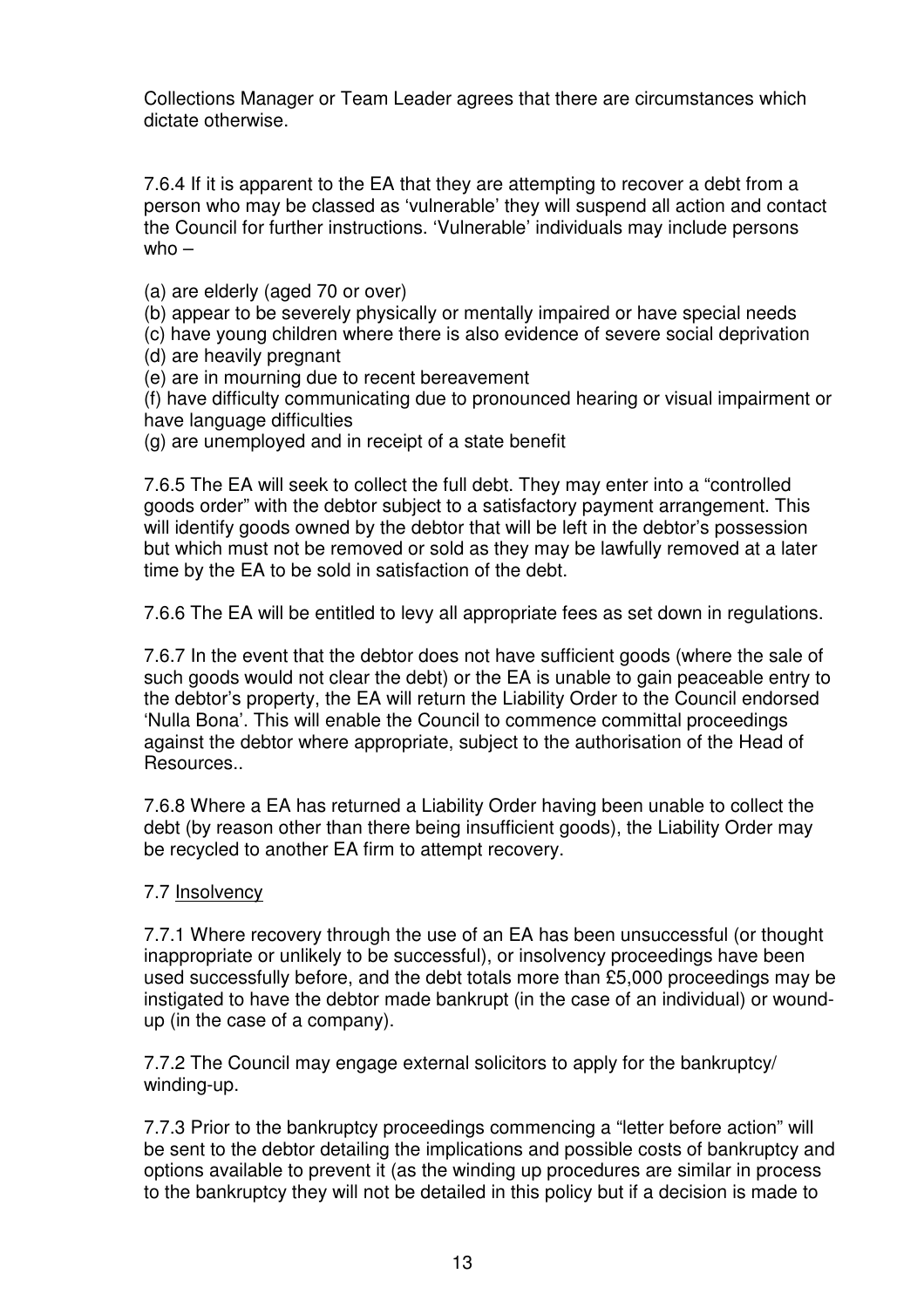start winding-up proceedings (see 7.9 below) a similar "letter before action" will be sent detailing the costs and implications of winding-up).

7.7.4 If the debtor has not paid the debt, or made an acceptable arrangement to pay it, within 14 days of the "letter before action" being sent a statutory demand will be served on the debtor (the formal commencement of bankruptcy proceedings). This demand will detail the amount outstanding and give the debtor 18 days to ask the court to stop the bankruptcy process or 21 days to pay the debt. At this stage the Council can still accept a payment arrangement that would stop the bankruptcy proceedings.

7.7.5 If the court does not stop the process, or the debtor has not made payment or a suitable arrangement a bankruptcy petition will be issued. If the debtor does not pay the debt at this stage (plus the costs incurred by the Council) the case will go to court on the date specified in the petition and it will be up to the court to decide if the person should be made bankrupt.

## 7.8 Committal to prison

7.8.1 Where recovery through the use of EA has been unsuccessful the Council can ask the Magistrates' Court to send a summons to the debtor to attend a committal hearing (this method of recovery is only applicable where the debtor is an individual). The authorisation to proceed with committal action must be made by the Head of Resources.

7.8.2 If payment in full is made at this stage (including the costs of making the application) the hearing will not proceed. However, if payment in full is not made the hearing must go ahead i.e. the Council will not accept an agreement at this stage- it will now be for the court to decide what must be paid.

7.8.3 At the hearing the Magistrates will try to establish why payment has not been made (a person can only be sent to prison for non-payment of Business Rates for either wilful refusal or culpable neglect). They will also make enquiries about a person's income and expenditure (so they can make a decision on what they think the debtor can afford to pay).

7.8.4 There are a number of decisions the Magistrates can make:

(a) An order to pay with a suspended sentence (the debtor will be told to make payments of a set amount with the debtor being sent to prison for a certain period if the payments are not made.

(b) An order to pay without a suspended sentence (the debtor will be told to make payments of a set amount and if those are not made the case will be referred back to the court to decide on any further action.

(c) Write-off some or all of the debt

(d) Adjourn the case (if they feel more evidence is needed before a decision can be made)

(e) Committal to prison- the Magistrates can send a debtor immediately to prison for up to 3 months.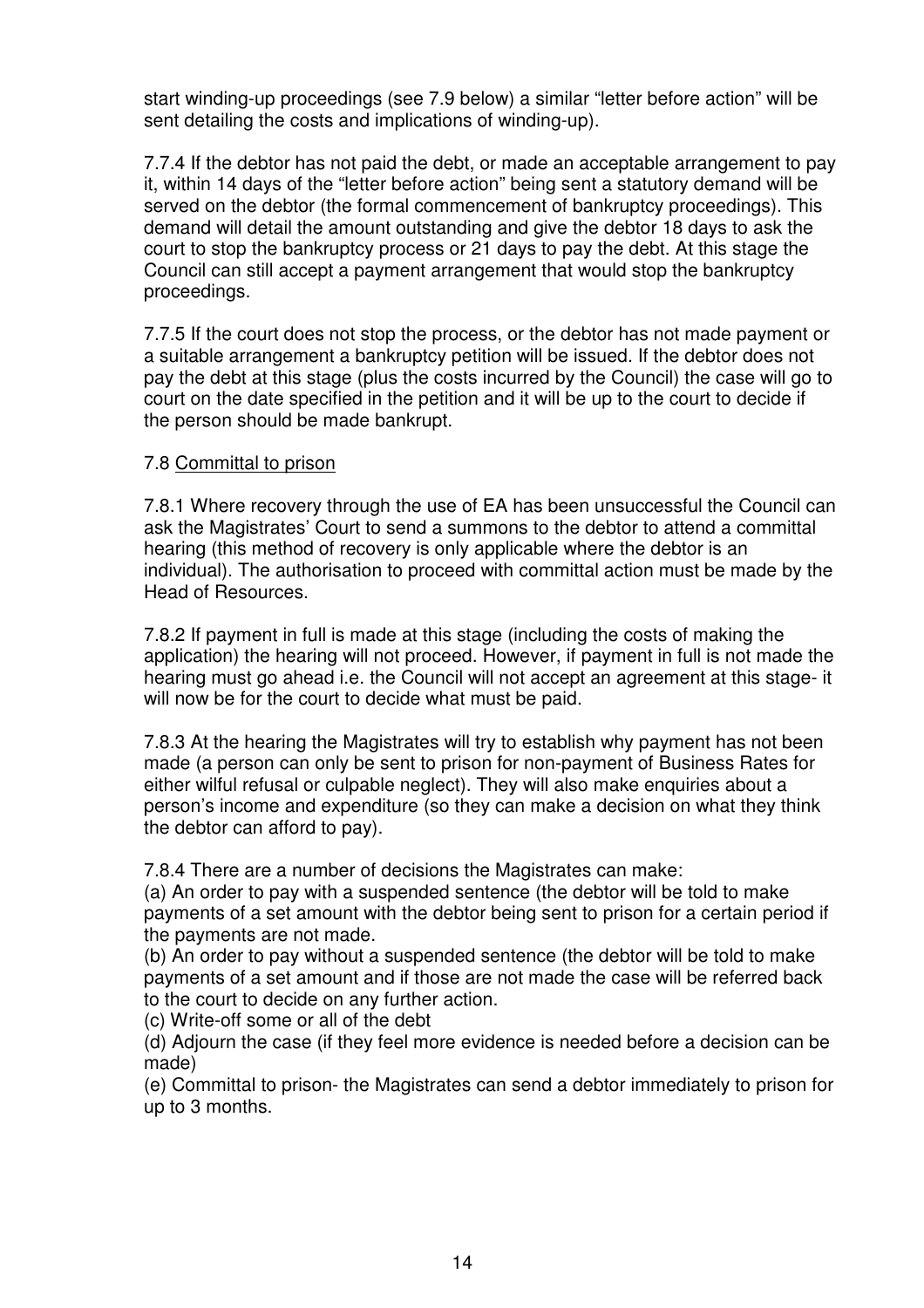## 7.9 Making a decision on the recovery action to be pursued

7.9.1 It is not possible to set out a decision making process for which recovery method to use that would cover every eventuality and so a certain level of discretion must be allowed in the process. However, where the procedure detailed below is not followed it must be approved by the Revenues/Collections Manager with an accompanying note detailing why approval has been given to deviate from the procedure.

7.9.2 In deciding what recovery action to take the effect this action will have on the debtor must be balanced against the need to collect amounts due to the Council and the need to be fair to the people who have paid their legally due tax to the Council on time. The costs that will be incurred by the Council and likelihood of recovering the debt will also be taken into account.

7.9.3 Taking into account 7.9.2 above the preferred order of using recovery methods is as follows:

- (a) Enforcement Agents action
- (b) insolvency
- (c) committal to prison

7.9.4 Where a suitable arrangement has not been made (an arrangement may not have been made because the debtor has not contacted the Council, or has offered an arrangement that is not acceptable to the Council, or has a history of not keeping to arrangements), or an arrangement made and defaulted on, use of the EA to collect the debt will be considered.

7.9.5 Where use of the EA has been unsuccessful (or it is either not considered appropriate or unlikely to be successful in a particular case), and a suitable arrangement has not been made, use of insolvency proceedings will be considered.

The authorisation to commence Insolvency proceedings must come from the Recovery/Collections Manager and a Recovery Decision Form must be completed by one of the above officers before such action is commenced.

Before commencing insolvency proceedings an appropriate officer will consider visiting the debtor either at the business premises or at the home address (in the case of an individual).

The appropriate officer will establish (via a credit search) that it appears there is sufficient assets/equity to enable the debt to be paid in the event of insolvency.

The appropriate officer will review the case to ensure that all other methods of recovery have been considered.

The appropriate officer will review the case to ensure there are no outstanding issues with regard to liability.

In the case of an individual the appropriate officer will to collate any available information regarding the debtor's circumstances that may affect the appropriateness of insolvency action, particularly to see if there may be a disability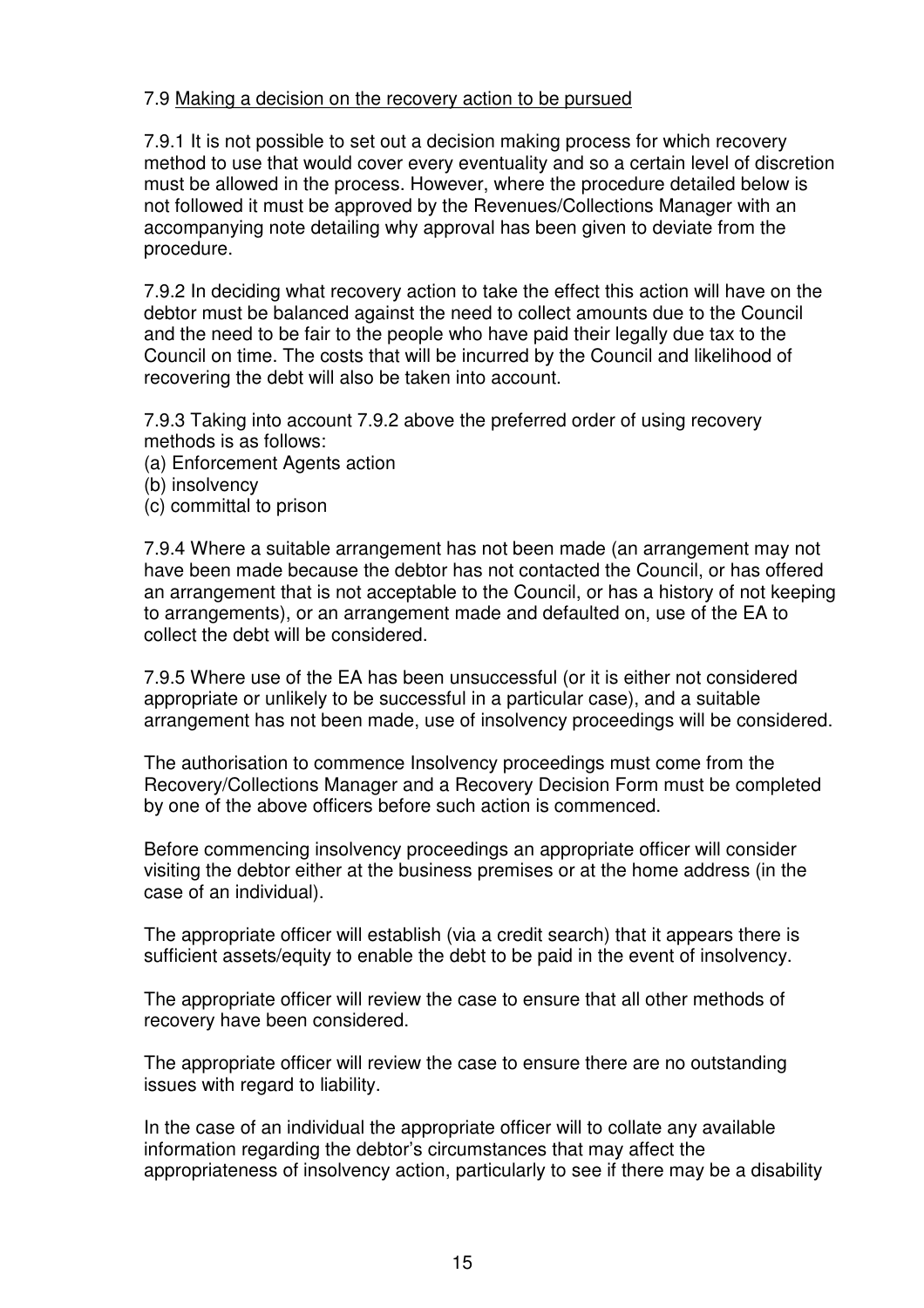(including mental impairment) that may affect their ability to engage with the council or understand what is happening.

This will be done by:

(a) checking for any evidence that the about the debtor that may be relevant.

(b) checking any benefit forms/documents for any evidence of a benefit being paid that is linked to a disability

(c) checking details of all previous contacts with the Council Tax/Business Rates section for any evidence of disability/vulnerability.

It would not be unreasonable for the appropriate officer to conclude that if the debtor is continuing to run the business this may indicate that there are no problems with regard to the above and he/she may decide that the above checks are not necessary.

If, as a result of the above, it is decided that insolvency proceedings may be the best method of recovery the case will be passed to the Council's solicitors asking them to consider insolvency proceedings to be appropriate. If so, they will issue a "letter before action" letter to the debtor before the proceedings commence.

7.9.6 If insolvency proceedings are not appropriate, and the debtor is an individual, the appropriate officer will follow the procedure as in 7.9.5 above (except the credit search) to decide if committal action should be commenced. The authorisation to proceed with committal action must be made by the Head of Resources.

## 7.10 County Court Action

7.10.1 The Council can pursue outstanding Business Rates through the County Court, but only where a liability order has not already been granted.

7.10.2 This option would only be considered in exceptional circumstances and would be at the discretion of the Revenues/Collection Manager. It is likely that this would only be considered where there have been previous problems in recovering amounts from a debtor using the methods above.

## **8 Sundry Debts**

## 8.1 General

8.1.1 This section covers all sundry debts invoiced by the Miscellaneous Income Section.

8.1.2 Wherever appropriate, service providers will obtain payment in advance for any service. In all other cases, the service department will promptly complete an invoice requisition for the Miscellaneous Income Section to enable an invoice to be issued.

## 8.2 Invoice

8.2.1 The due date for payment will be determined by the service department. In the absence of any direction by the service department all invoices will request payment within 14 days.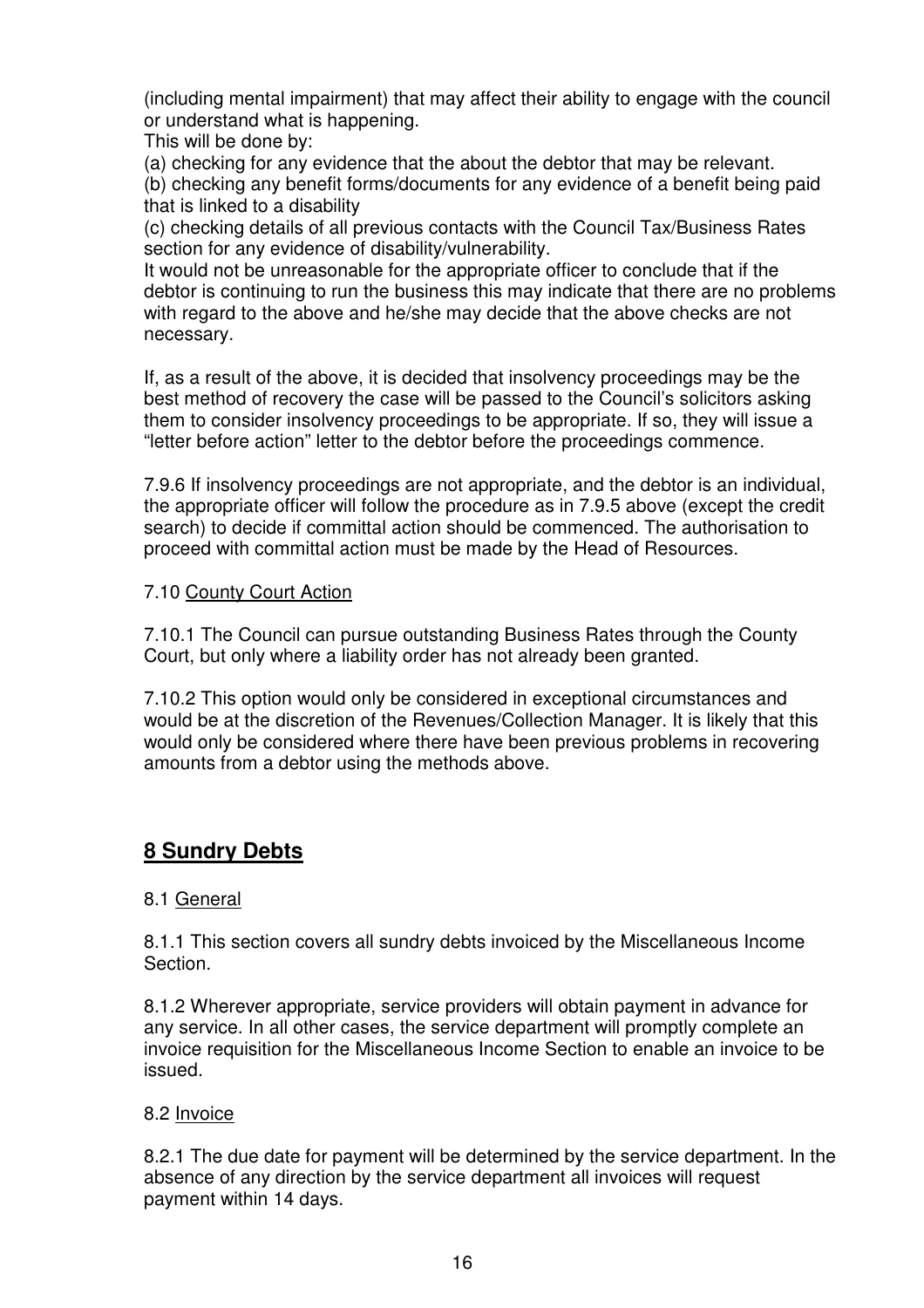## 8.3 Reminder

8.3.1 At the expiry of a period of at least 14 days from the issue of the invoice if payment (or a suitable arrangement to pay the invoice) has not been made a reminder notice will be issued.

8.3.2 Consideration may be given at this point to informing the service department of the non-payment so that they may consider removing any ongoing or future service.

8.3.3 The reminder will request payment within a further 14 days.

## 8.4 Final notice/Notice of intended further action

8.4.1 At the expiry of a period of at least 14 days from the issue of the reminder if payment (or a suitable arrangement to pay the balance) has not been made a final notice will be issued informing the debtor that the Council may to take further action (including recovery by a debt collection agency or through the County Court) without further notice if payment is not made.

8.4.2 Consideration may be given at this point to informing the service department of the non-payment so that they may consider removing any ongoing or future service (if not already done so under 8.3.2).

## 8.5 Further action

8.5.1 At the expiry of a period of at least 14 days from the issue of the final notice if payment (or a suitable arrangement to pay the balance) is not made a decision will be made on what further action should be taken.

8.5.2 The following options are available at this point:

- (a) a visit to the debtor at his home or business address
- (b) referral of the case to an external debt collection agency
- (c) county court action
- (d) refer debt for write-off

8.5.3 The decision on what course of action to take will be made by the Miscellaneous Income Officer or the Collections/Revenues Manager.

8.5.4 Any costs involved in pursuing court action or referral to an external debt collection agency (that is not recovered from the debtor) will be recharged to service departments. Because of this, approval to pursue one of these methods will be sought from the service department before such action is commenced.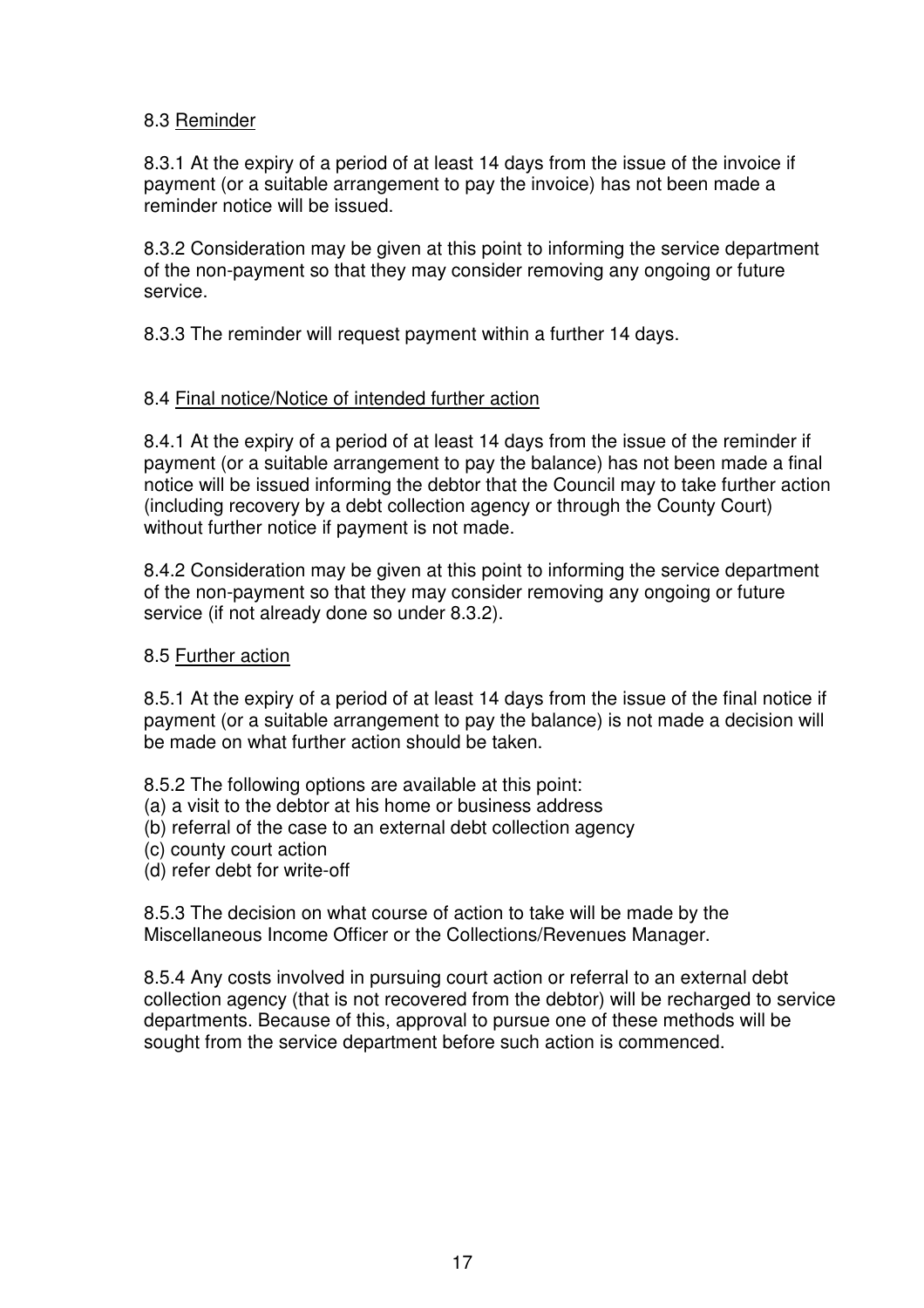## **9 Benefit Overpayments**

## 9.1 General

9.1.1 This section covers all Housing Benefit (HB), Local Housing Allowance (LHA), Council Tax Benefit (CTB) or Council Tax Support (CTS) overpayments that have been classed as recoverable overpayments by the Benefits Section.

9.1.2 In calculating any overpayment, any underlying entitlement will be calculated to reduce the debt. Underlying entitlement is the amount of benefit that would have been payable if all the facts had been known when the benefit was originally determined. If this is greater than the actual amount of benefit paid, then the overpayment will be reduced by the difference.

9.1.3 Where a claimant has an overpayment of CTB or CTS, the overpayment will be added to the relevant Council Tax account and recovered as a Council Tax debt.

9.1.4 Where a claimant has an overpayment of HB or LHA, if the claimant is currently in either HB or LHA an amount will be deducted from the ongoing benefit payments. The amount deducted will be in accordance with standard rate deductions as determined by the Department for Work and Pensions.

9.1.5 For all other HB or LHA overpayments, an invoice will be sent for the amount overpaid. This will normally be sent to the claimant except where the original payment of benefit was made to a landlord and the overpayment has resulted from a failure on the landlord's part to notify the Council of a change in circumstances, in which case the invoice will be sent to the landlord.

9.1.6 Where a landlord is liable to repay an overpayment in respect of a claimant but the claimant is no longer in receipt of HB/LHA, if the landlord is receiving benefit payments for other tenants, the overpayment may be deducted from those other payments.

## 9.2 Invoice

9.2.1 An invoice will be issued by the Benefits Section requesting payment within 14 days.

## 9.3 Reminder

9.3.1 At the expiry of a period of at least 14 days from the issue of the invoice if payment (or a suitable arrangement to pay the invoice) has not been made a reminder notice will be issued.

9.3.2 The reminder will request payment within a further 14 days.

## 9.4 Final notice/Notice of intended further action

9.4.1 At the expiry of a period of at least 14 days from the issue of the reminder if payment (or a suitable arrangement to pay the balance) has not been made a final notice will be issued informing the debtor that the Council may to take further action